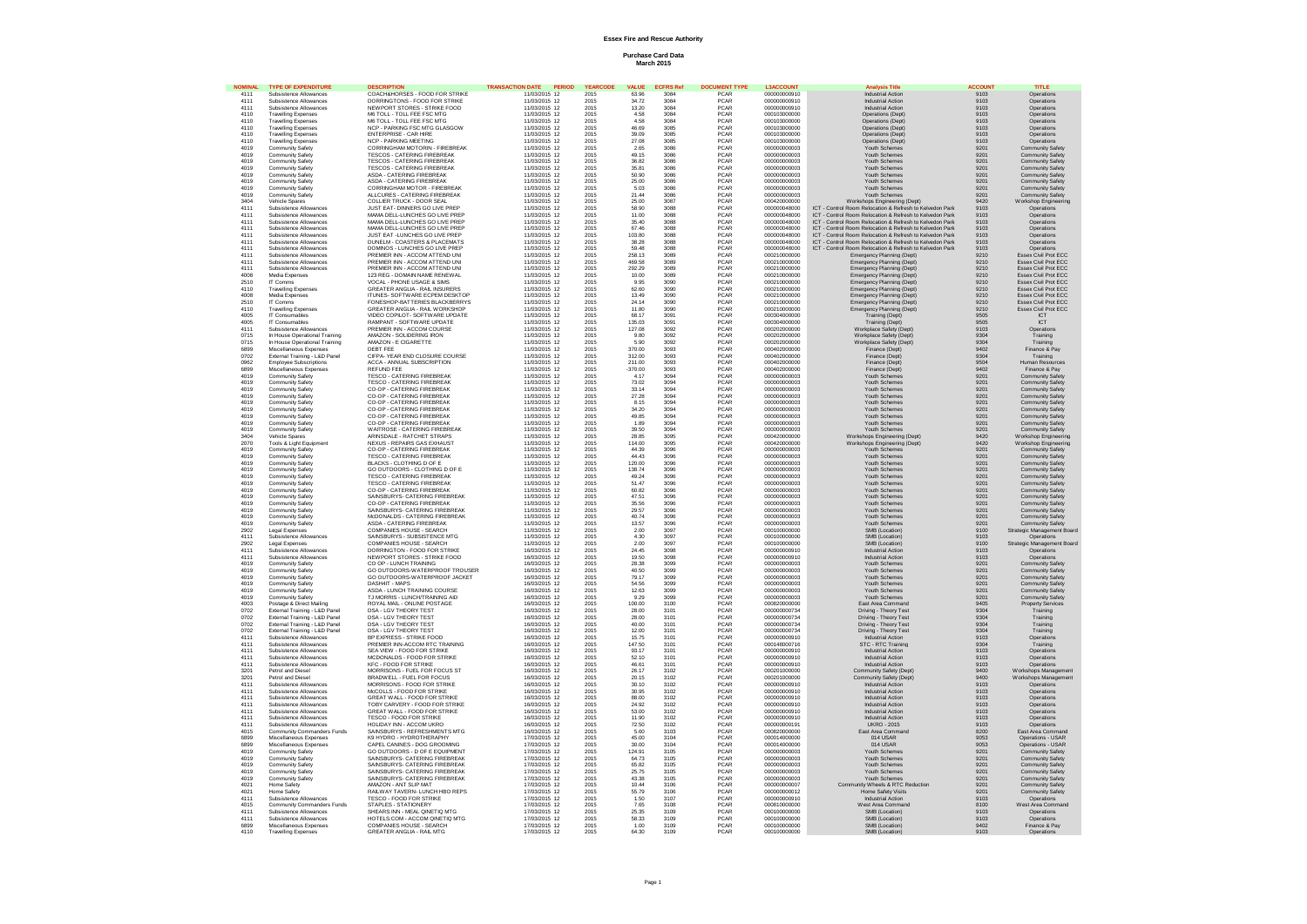# **Essex Fire and Rescue Authority**

## **Purchase Card Data March 2015**

|              | TYPE OF EXP                                          | <b>GREATER ANGLIA - RAIL MTG</b>                                | DATE                           |              |                      |              |                     |                              | ie Titla<br>SMB (Location)                           | местина<br>9103 | 11 T L E                                 |
|--------------|------------------------------------------------------|-----------------------------------------------------------------|--------------------------------|--------------|----------------------|--------------|---------------------|------------------------------|------------------------------------------------------|-----------------|------------------------------------------|
| 4110<br>4112 | <b>Travelling Expenses</b><br>Conferences & Seminars | UNION JACK CLUB - ROOM HIRE                                     | 17/03/2015 12<br>17/03/2015 12 | 2015<br>2015 | 60.00<br>392.37      | 3109<br>3109 | PCAR<br>PCAR        | 000100000000<br>000100000000 | SMB (Location)                                       | 9100            | Operations<br>Strategic Management Board |
|              | Subsistence Allowances                               | <b>BP - COFFEE FOR STRIKE</b>                                   | 17/03/2015 12                  | 2015         | 5.60                 | 3110         | <b>PCAR</b>         | 000000000910                 | <b>Industrial Action</b>                             |                 | Operations                               |
| 4111<br>4111 | Subsistence Allowances                               | McDONALDS - FOOD FOR STRIKE                                     | 17/03/2015 12                  | 2015         | 35.66                | 3110         | PCAR                | 000000000910                 | <b>Industrial Action</b>                             | 9103<br>9103    | Operations                               |
| 4111         | Subsistence Allowances                               | TESCO - FOOD FOR STRIKE                                         | 17/03/2015 12                  | 2015         | 45.80                | 3111         | PCAR                | 000000000910                 | <b>Industrial Action</b>                             | 9103            | Operations                               |
| 4111         | Subsistence Allowances                               | TESCO - FOOD FOR STRIKE                                         | 17/03/2015 12                  | 2015         | 22.43                | 3111         | <b>PCAR</b>         | 000000000910                 | <b>Industrial Action</b>                             | 9103            | Operations                               |
| 4111         | Subsistence Allowances                               | MARINA FISH BAR - STRIKE FOOD                                   | 17/03/2015 12                  | 2015         | 83.25                | 3111         | PCAR                | 000000000910                 | <b>Industrial Action</b>                             | 9103            | Operations                               |
| 3201         | Petrol and Diesel                                    | TESCO - APPLIANCE FUEL                                          | 17/03/2015 12                  | 2015         | 63.06                | 3111         | PCAR                | 000000000910                 | <b>Industrial Action</b>                             | 9400            | Workshops Management                     |
| 4111         | Subsistence Allowances                               | TESCO - FOOD FOR STRIKE                                         | 17/03/2015 12                  | 2015         | 38.96                | 3111         | PCAR                | 000000000910                 | <b>Industrial Action</b>                             | 9103            | Operations                               |
| 4111         | Subsistence Allowances                               | DOMINOS - FOOD FOR STRIKE                                       | 17/03/2015 12                  | 2015         | 54 24                | 311'         | <b>PCAR</b>         | 000000000910                 | <b>Industrial Action</b>                             | 9103            | Onerations                               |
| 4111         | Subsistence Allowances                               | CHELMSFORD BC - PARKING MTG                                     | 17/03/2015 12                  | 2015         | 2.42                 | 3112         | PCAR                | 000100000000                 | SMB (Location)                                       | 9103            | Operations                               |
| 4111         | Subsistence Allowances                               | CHELMSFORD BC - PARKING MTG                                     | 17/03/2015 12                  | 2015         | 8.33                 | 3112         | PCAR                | 000100000000                 | SMB (Location)                                       | 9103            | Operations                               |
| 4111         | Subsistence Allowances                               | CHELMSFORD BC - PARKING MTG                                     | 17/03/2015 12                  | 2015         | 3.75                 | 3112         | <b>PCAR</b>         | 000100000000                 | SMB (Location)                                       | 9103            | Onerations                               |
| 4111         | Subsistence Allowances                               | CHELMSFORD BC - PARKING MTG                                     | 17/03/2015 12                  | 2015         | 3.75                 | 3112         | PCAR                | 000100000000                 | SMB (Location)                                       | 9103            | Operations                               |
| 4112         | Conferences & Seminar                                | WHITE PAPER - LEGAL CONFERENCE                                  | 17/03/2015 12                  | 2015         | 139.00               | 3113         | PCAR                | 000404000000                 | Purchasing & Supply (Dept)                           | 9100            | Strate<br>c Management Board             |
| 4111         | Subsistence Allowances                               | <b>REFFEATER - EVE MEALS MTG</b>                                | 17/03/2015 12                  | 2015         | 87 15                | 3114         | <b>PCAR</b>         | 000400000000                 | Workshops Management (Dept)                          | 9103            | Operations                               |
| 4111         | Subsistence Allowances                               | PREMIER IN-ACCOM VISIT ANGLOCO                                  | 17/03/2015 12                  | 2015         | 162.92               | 3114         | PCAR                | 000400000000                 | Workshops Management (Dept)                          | 9103            | Operations                               |
| 4111         | Subsistence Allowances                               | PENTAHOTEL - DINNER TRAINING                                    | 17/03/2015 12                  | 2015         | 46.67                | 3115         | PCAR                | 000810000000                 | West Area Command                                    | 9103            | Operations                               |
| 4110         | <b>Travelling Expenses</b>                           | PENTAHOTEL - PARKING TRAINING                                   | 17/03/2015 12                  | 2015         | 500                  | 3115         | <b>PCAR</b>         | 000810000000                 | West Area Command                                    | 9103            | Onerations                               |
| 4110         | <b>Travelling Expenses</b>                           | C2C - PARKING HOME OFFICE MTG                                   | 17/03/2015 12                  | 2015         | 6.10                 | 3115         | PCAR                | 000810000000                 | West Area Command                                    | 9103            | Operations                               |
| 4110         | <b>Travelling Expenser</b>                           | C2C - RAIL HOME OFFICE MTG                                      | 17/03/2015 12                  | 2015         | 26.10                | 3115         | PCAR                | 000810000000                 | West Area Command                                    | 9103            | Operations                               |
| 4111         | Subsistence Allowances                               | RED KITE - ACCOM ATTEND MTG                                     | 17/03/2015 12                  | 2015         | 26.50                | 3116         | <b>PCAR</b>         | 000404000000                 | Purchasing & Supply (Dept)                           | 9103            | Operations                               |
| 2001         | Procurement Costs                                    | WHITE PAPER - LEGAL CONFERENCE                                  | 17/03/2015 12                  | 2015         | 139.00               | 3116         | PCAR                | 000404000000                 | Purchasing & Supply (Dept)                           | 9404            | Purchasing & Supply                      |
| 4110         | <b>Travelling Expenser</b>                           | GREATER ANGLIA - PENSIONS MTG                                   | 17/03/2015 12                  | 2015         | 41.50                | 3117         | PCAR                | 000402000000                 | Finance (Dept)                                       | 9103            | Operations                               |
| 6899         | Miscellaneous Expenses                               | COMPANIES HOUSE-ANNUAL RETURN                                   | 17/03/2015 12                  | 2015         | 13.00                | 3117         | PCAR<br>PCAR        | 000402000000                 | Finance (Dept)                                       | 9402<br>9304    | Finance & Pay                            |
| B217         | Payments in Advance                                  | CIPFA - SECRETARIAL COURSE                                      | 17/03/2015 12                  | 2015         | 594.00               | 3117         |                     | 000402000000                 | Finance (Dept)                                       |                 | Training                                 |
| 4111         | Subsistence Allowances                               | GREATER ANGLIA - RAIL NILO MTG                                  | 18/03/2015 12                  | 2015         | 32.80                | 3118         | PCAR                | 000820000000                 | East Area Command                                    | 9103            | Operations                               |
| 4111         | Subsistence Allowances                               | PREMIER INN - ACCOM PPE MTG                                     | 18/03/2015 12                  | 2015         | 64.79                | 3119         | <b>PCAR</b>         | 000301000000                 | <b>Technical Services (Dept)</b>                     | 9103            | Operations                               |
| 2030         | Operational Equipment Support                        | PARAX PAPER - WATERPROOF PADS                                   | 18/03/2015 12                  | 2015         | 62.40                | 3119         | PCAR                | 000301000000                 | <b>Technical Services (Dept)</b>                     | 9301            | <b>Technical Services</b>                |
| 2030         | Operational Equipment Support                        | CURRYS - SAT NAVS FOR OPS                                       | 18/03/2015 12                  | 2015         | 183.32               | 3119         | PCAR                | 000301000000                 | <b>Technical Services (Dept)</b>                     | 9301            | <b>Technical Services</b>                |
| 4111         | Subsistence Allowances                               | DOMINOS - FOOD CONTROL STRIKE                                   | 18/03/2015 12                  | 2015         | 65.70                | 3120         | PCAR<br>PCAR        | 000000000910                 | <b>Industrial Action</b>                             | 9103            | Operations                               |
| 4111         | Subsistence Allowances                               | DOMINOS - FOOD CONTROL STRIKE                                   | 18/03/2015 12                  | 2015         | 41.76                | 3120         |                     | 000000000910                 | <b>Industrial Action</b>                             | 9103            | Operations                               |
| 4005         | IT Consumables                                       | IDEVICE UK - USB APPLE STORAGE                                  | 19/03/2015 12                  | 2015         | 166.78               | 3121         | PCAR                | 000000000070                 | Consumables - Hardware                               | 9505            | ICT                                      |
| 4005         | IT Consumables                                       | ARGOS - CHROMEBOOK FOR D OF E                                   | 19/03/2015 12                  | 2015         | 191.66               | 3121         | PCAR                | 000000000070                 | Consumables - Hardware                               | 9505            | ICT                                      |
| 4111         | Subsistence Allowances                               | MORRISONS - I UNCH TEAM MTG                                     | 19/03/2015 12                  | 2015         | 33.57                | 3121         | <b>PCAR</b>         | 000505000000                 | IT (Dent)                                            | 9103            | Operations                               |
| 2017         | Canteen Equipment                                    | CURRYS - REFUND FREEZER                                         | 19/03/2015 12                  | 2015         | $-141.00$            | 3122         | PCAR                | 000000000000                 | Not Analysed                                         | 9401            | Catering                                 |
| 2017         | Canteen Equipment                                    | HOMEBASE - REPLACE MICROWAVE                                    | 19/03/2015 12                  | 2015         | 43.28                | 3122         | PCAR<br>PCAR        | 000081000000                 | <b>Halstead (Location)</b>                           | 9401            | Catering                                 |
| 2017         | Canteen Equipment                                    | HOMEBASE - NEW FLOOR LIGHT                                      | 19/03/2015 12                  | 2015         | 20.82                | 3122         |                     | 000102000000                 | Control (Dept)                                       | 9401            | Catering                                 |
| 2017         | Canteen Equipment                                    | TESCO - NEW KETTLE FOR BA                                       | 19/03/2015 12                  | 2015         | 12.50                | 3122         | PCAR                | 000000000000                 | Not Analysed                                         | 9401            | Catering                                 |
| 2017         | Canteen Equipment                                    | TESCO - REPLACE CEREAL BOWLS                                    | 19/03/2015 12                  | 2015         | 12.50                | 3122         | <b>PCAR</b>         | 000010000000                 | 010 Colcheste                                        | 9401            | Catering                                 |
| 4130         | Hospitality & Entertaining                           | CO OP - METAL SCOURERS                                          | 19/03/2015 12                  | 2015         | 5.00                 | 3122         | <b>PCAR</b>         | 000000000000                 | Not Analysed                                         | 9401            | Catering                                 |
| 4130         | Hospitality & Entertaining                           | CO OP - OLIVE OIL & VINEGAR                                     | 19/03/2015 12                  | 2015         | 3.83                 | 3122         | PCAR                | 000000000000                 | Not Analysed                                         | 9401            | Catering                                 |
| 2017         | Canteen Equipmen                                     | SAINSBURY-CANISTERS FOR STORES                                  | 19/03/2015 12                  | 2015         | 5.00                 | 3122         | PCAR                | 000404000000                 | Purchasing & Supply (Dept)                           | 9401            | Catering                                 |
| 2017         | Canteen Equipment                                    | CURRYS- REPLACE ERIDGE                                          | 19/03/2015 12                  | 2015         | 216.65               | 3122<br>3122 | <b>PCAR</b>         | 00008600000                  | 086 Thaxted                                          | 9401            | Catering                                 |
| 2017         | Canteen Equipment                                    | CURRYS-REPLACE FREIDGE FREEZER                                  | 19/03/2015 12                  | 2015         | 283.32               |              | PCAR                | 000070000000                 | 070 Harlow Centra                                    | 9401            | Catering                                 |
| 2017         | Canteen Equipment                                    | DEBENHAMS - REPLACE MICROWAVE                                   | 19/03/2015 12                  | 2015         | 97.50                | 3122         | PCAR                | 000070000000                 | 070 Harlow Central                                   | 9401            | Catering                                 |
| 4110         | <b>Travelling Expenses</b>                           | GREATER ANGLIA - RAIL DCLG MTG                                  | 19/03/2015 12                  | 2015         | 22.40                | 3123         | <b>PCAR</b>         | 000100000000                 | SMB (Location)                                       | 9103            | Operations                               |
| 4110         | <b>Travelling Expenses</b>                           | NCP - PARKING DCLG MTG                                          | 19/03/2015 12                  | 2015         | 4.75                 | 3123         | PCAR                | 000100000000                 | SMB (Location)                                       | 9103            | Operations                               |
| 4111         | Subsistence Allowances                               | TESCO - FOOD FOR STRIKE                                         | 19/03/2015 12                  | 2015         | 31.62                | 3123         | PCAR<br><b>PCAR</b> | 000000000910                 | <b>Industrial Action</b>                             | 9103            | Operations                               |
| 4111         | Subsistence Allowances                               | HOTELS.COM - ACCOM<br>TESCO - FOOD FOR STRIKE                   | 19/03/2015 12                  | 2015         | 85.00                | 3123<br>3124 | PCAR                | 000100000000                 | SMB (Location)                                       | 9103<br>9103    | Operations                               |
| 4111         | Subsistence Allowances                               |                                                                 | 19/03/2015 12                  | 2015         | 9.92                 |              |                     | 000000000910                 | <b>Industrial Action</b>                             |                 | Operations                               |
| 4111<br>4111 | Subsistence Allowances<br>Subsistence Allowances     | ROSE KEBAB - FOOD FOR STRIKE<br>ALISHAN TANDOORI - STRIKE FOOD  | 19/03/2015 12<br>19/03/2015 12 | 2015<br>2015 | 61.40<br>33.67       | 3124<br>3124 | PCAR<br><b>PCAR</b> | 000000000910<br>000000000910 | <b>Industrial Action</b><br><b>Industrial Action</b> | 9103<br>9103    | Operations<br>Operations                 |
| 4111         |                                                      | TESCO - FOOD FOR STRIKE                                         |                                | 2015         | 40.52                | 3124         | PCAR                |                              |                                                      | 9103            |                                          |
| 4111         | Subsistence Allowances<br>Subsistence Allowances     |                                                                 | 19/03/2015 12<br>19/03/2015 12 | 2015         | 6.67                 | 3124         | PCAR                | 000000000910<br>000000000910 | <b>Industrial Action</b><br><b>Industrial Action</b> | 9103            | Operations<br>Operations                 |
| 4111         | Subsistence Allowances                               | SAINSBURY-PLATES & MUGS STRIKE<br>ALISHAN TANDOORL- STRIKE FOOD | 19/03/2015 12                  | 2015         |                      |              | <b>PCAR</b>         |                              | Industrial Action                                    |                 |                                          |
| 4111         | Subsistence Allowances                               | TASTE OF CHINA - STRIKE FOOD                                    | 19/03/2015 12                  | 2015         | 95.83<br>70.30       | 3124<br>3125 | PCAR                | 000000000910<br>000000000910 | <b>Industrial Action</b>                             | 9103<br>9103    | Operations<br>Operations                 |
| 4111         | Subsistence Allowances                               | GO OUTDOORS - BEDS FOR STRIKE                                   | 19/03/2015 12                  | 2015         | 24.00                | 3126         | PCAR                | 00000000910                  | <b>Industrial Action</b>                             | 9103            | Operations                               |
|              |                                                      |                                                                 |                                |              |                      |              |                     |                              | <b>Industrial Action</b>                             |                 |                                          |
| 4111         | Subsistence Allowances                               | SITAR - FOOD FOR STRIKE<br>TASTE OF CHINA - STRIKE FOOD         | 19/03/2015 12                  | 2015         | 76.46                | 3126<br>3126 | PCAR<br>PCAR        | 000000000910                 |                                                      | 9103            | Operations                               |
| 4111         | Subsistence Allowances                               |                                                                 | 19/03/2015 12                  | 2015         | 88.75                |              |                     | 000000000910                 | <b>Industrial Action</b>                             | 9103            | Operations                               |
| 4111<br>4111 | Subsistence Allowances<br>Subsistence Allowances     | SAINSBURYS - FOOD FOR STRIKE<br>BP - FOOD FOR STRIKE            | 19/03/2015 12<br>19/03/2015 12 | 2015<br>2015 | 36.84                | 3126         | PCAR<br>PCAR        | 000000000910<br>000000000910 | <b>Industrial Action</b><br><b>Industrial Action</b> | 9103            | Operations<br>Operations                 |
| 4111         | Subsistence Allowances                               | CHELMER TAVERN - STRIKE FOOD                                    | 19/03/2015 12                  | 2015         | 6.64<br>71 17        | 3126<br>3126 | <b>PCAR</b>         | 000000000910                 | <b>Industrial Action</b>                             | 9103<br>9103    | Onerations                               |
| 4130         | Hospitality & Entertaining                           | MORRISONS - REFRESHEMNTS                                        | 19/03/2015 12                  | 2015         | 11.94                | 3127         | PCAR                | 000210000000                 | Emergency Planning (Dept)                            | 9210            | Essex Civil Prot ECC                     |
| 4112         | Conferences & Semina                                 | EMERGENCY PLAN-WORKSHOP EBOLA                                   | 19/03/2015 12                  | 2015         |                      | 3127         |                     | 000210000000                 | Emergency Planning (Dept)                            |                 | Essex Civil Prot ECC                     |
| 0702         | External Training - L&D Panel                        | ERSI - GIS MAPPING COURSE                                       | 19/03/2015 12                  | 2015         | 15.00<br>1273.00     | 3127         | PCAR<br>PCAR        | 000210000000                 | Emergency Planning (Dept)                            | 9210<br>9210    | Essex Civil Prot ECC                     |
| 4110         | <b>Travelling Expenses</b>                           | GREATER ANGLIA - RAIL DEFRA                                     | 19/03/2015 12                  | 2015         | 41.80                | 3127         | PCAR                | 000210000000                 | Emergency Planning (Dept)                            | 9210            | Essex Civil Prot ECC                     |
| 2030         | Operational Equipment Support                        | ARTFUL DODGERS - BOARDER TAPE                                   | 19/03/2015 12                  | 2015         | 17.30                | 3127         | PCAR                | 000210000000                 | Emergency Planning (Dept)                            | 9210            | Essex Civil Prot ECC                     |
| 4110         | <b>Travelling Expenses</b>                           | GREATER ANGLIA-RAIL ICT W/SHOP                                  | 19/03/2015 12                  | 2015         | 132.00               | 3127         | PCAR                | 000210000000                 | Emergency Planning (Dept)                            | 9210            | Essex Civil Prot ECC                     |
| 2510         | IT Comms                                             | FONESHOP - BLACKBERRY BATTERY                                   | 19/03/2015 12                  | 2015         | 14.98                | 3127         | PCAR                | 000210000000                 | Emergency Planning (Dept)                            | 9210            | Essex Civil Prot ECC                     |
| 4110         | Travelling Expenses                                  | GREATER ANGLIA-RAIL MTG                                         | 19/03/2015 12                  | 2015         | 103.30               | 3127         | PCAR                | 000210000000                 | Emergency Planning (Dept)                            | 9210            | Essex Civil Prot ECC                     |
| 4005         | IT Consumables                                       | DPIESSHOP-HARDWARE GPS MODULES                                  | 19/03/2015 12                  | 2015         | 36.98                | 3128         | <b>PCAR</b>         | 000000000070                 | Consumables - Hardware                               | 9505            | <b>ICT</b>                               |
| 4005         | IT Consumables                                       | AMAZON - SPEAKERS                                               | 19/03/2015 12                  | 2015         | 42.11                | 3128         | PCAR                | 000000000070                 | Consumables - Hardware                               | 9505            | <b>ICT</b>                               |
| 2510         | IT Comms                                             | J2 EFAX - SUBSCRIPTION                                          | 19/03/2015 12                  | 2015         | 15.00                | 3128         | PCAR                | 000000000076                 | Communications - Voice                               | 9505            | ICT                                      |
| 4005         | IT Consumables                                       | MOBILEFUN - CASES                                               | 19/03/2015 12                  | 2015         | 138.99               |              | <b>PCAR</b>         | 000000000070                 | Consumables - Hardware                               | 9505            |                                          |
| 4005         | IT Consumables                                       | AMAZON - CASES                                                  | 19/03/2015 12                  | 2015         | 31.89                | 3128<br>3128 | PCAR                | 000000000070                 | Consumables - Hardware                               | 9505            | ICT<br>ICT                               |
| 4111         | Subsistence Allowances                               | TESCO - FOOD FOR STRIKE                                         | 20/03/2015 12                  | 2015         | 35.38                | 3129         | PCAR                | 000000000910                 | <b>Industrial Action</b>                             | 9103            | Operations                               |
| 4111         | Subsistence Allowances                               | HENLEY - FOOD FOR STRIKE                                        | 20/03/2015 12                  | 2015         | 40.83                | 3129<br>3129 | <b>PCAR</b>         | 000000000910                 | <b>Industrial Action</b>                             | 9103            | Operations                               |
| 4111         | Subsistence Allowances                               | NEW FOUNTAIN - FOOD FOR STRIKE                                  | 20/03/2015 12                  | 2015         | 56.40                |              | PCAR                | 000000000910                 | <b>Industrial Action</b>                             | 9103            | Operations                               |
| 4111         | Subsistence Allowances                               | TESCO - FOOD FOR STRIKE                                         | 24/03/2015 12                  | 2015         | 12.93                | 3130         | PCAR                | 000000000910                 | <b>Industrial Action</b>                             | 9103            | Operations                               |
| 4111         | Subsistence Allowances                               | MORRISONS - FOOD FOR STRIKE                                     | 24/03/2015 12                  | 2015         | 25.99                | 3130         | <b>PCAR</b>         | 000000000910                 | <b>Industrial Action</b>                             | 9103            | Operations                               |
| 4111         | Subsistence Allowances                               | CHUTNEYS - FOOD FOR STRIKE                                      | 24/03/2015 12                  | 2015         | 50.00                | 3130         | PCAR                | 000000000910                 | <b>Industrial Action</b>                             | 9103            | Operations                               |
| 4111         | Subsistence Allowances                               | TESCO - FOOD FOR STRIKE                                         | 24/03/2015 12                  | 2015         | 6.85                 | 3130         | PCAR                | 000000000910                 | <b>Industrial Action</b>                             | 9103            | Operations                               |
| 4111         | Subsistence Allowances                               | CHUTNEYS - FOOD FOR STRIKE                                      | 24/03/2015 12                  | 2015         | 45.00                | 3130         | PCAR<br>PCAR        | 000000000910                 | Industrial Action<br>014 USAR                        | 9103            | Operations                               |
| 4111         | Subsistence Allowances                               | PREMIER INN-ACCOM ISAR TRAININ                                  | 24/03/2015 12                  | 2015         | 220.62               | 3131         |                     | 000014000000                 |                                                      | 9103            | Operations                               |
| 4111         | Subsistence Allowances                               | PREMIER INN-ACCOM ISAR TRAININ                                  | 24/03/2015 12                  | 2015         | 76.66                | 3131         | PCAR                | 000014000000                 | 014 USAR                                             | 9103            | Operations                               |
| 4111         | Subsistence Allowances                               | PREMIER INN-ACCOM ISAR TRAININ                                  | 24/03/2015 12                  | 2015         | 306.63               | 3131         | PCAR                | 000014000000                 | 014 USAR                                             | 9103            | Operations                               |
| 4111<br>4111 | Subsistence Allowances<br>Subsistence Allowances     | WELCOME BREAK - COFFEES<br>PREMIER INN-ACCOM ISAR TRAININ       | 24/03/2015 12<br>24/03/2015 12 | 2015         | 12.50                | 3131<br>3131 | <b>PCAR</b>         | 000014000000<br>000014000000 | 014 USAR<br>014 USAR                                 | 9103            | Onerations                               |
|              |                                                      | PREMIER INN - REFUND                                            |                                | 2015         | 182.50               |              | PCAR                |                              |                                                      | 9103            | Operations                               |
| 4111         | Subsistence Allowances                               |                                                                 | 24/03/2015 12                  | 2015         | $-7.29$<br>$-7.29$   | 3131         | PCAR<br>PCAR        | 000014000000                 | 014 USAR                                             | 9103            | Operations                               |
| 4111         | Subsistence Allowances                               | PREMIER INN - REFUND                                            | 24/03/2015 12                  | 2015         |                      | 3131         |                     | 000014000000                 | 014 USAR                                             | 9103            | Operations                               |
| 4111<br>4015 | Subsistence Allowances                               | PREMIER INN - REFUND<br><b>GROUTS - CATERING EXERCISE</b>       | 24/03/2015 12                  | 2015<br>2015 | $-14.58$<br>479.00   | 3131         | PCAR<br><b>PCAR</b> | 000014000000                 | 014 USAR<br>East Area Command                        | 9103            | Operations<br>East Area Command          |
| 4111         | Community Commanders Funds<br>Subsistence Allowances | <b>LUCKY STAR - FOOD FOR STRIKE</b>                             | 24/03/2015 12<br>24/03/2015 12 | 2015         | 147.30               | 3132<br>3132 | <b>PCAR</b>         | 000820000000<br>000000000910 | <b>Industrial Action</b>                             | 8200<br>9103    | Onerations                               |
|              |                                                      |                                                                 |                                |              |                      |              | PCAR                |                              |                                                      |                 |                                          |
| 4111         | Subsistence Allowances                               | TESCO - FOOD FOR STRIKE                                         | 24/03/2015 12                  | 2015         | 53.22                | 3132         |                     | 000000000910                 | <b>Industrial Action</b>                             | 9103            | Operations                               |
| 4111<br>4111 | Subsistence Allowances<br>Subsistence Allowances     | PIZZA EXPRESS - EVENING MEAL<br>TESCO - FOOD FOR STRIKE         | 24/03/2015 12<br>24/03/2015 12 | 2015<br>2015 | 95.37                | 3132         | PCAR<br><b>PCAR</b> | 000000000910<br>000000000910 | <b>Industrial Action</b><br><b>Industrial Action</b> | 9103            | Operations                               |
|              |                                                      |                                                                 |                                |              | $\frac{3.14}{22.36}$ | 3132         |                     |                              |                                                      | 9103            | Operations                               |
| 4019         | Community Safety                                     | PREMIER INN - EVE MEAL MEETING                                  | 24/03/2015 12                  | 2015         |                      | 3133         | PCAR                | 000000000003                 | Youth Schemes                                        | 9201            | <b>Community Safety</b>                  |
| 4111         | Subsistence Allowances                               | CASTLE HOTEL - ACCOM CFOA MTG                                   | 24/03/2015 12                  | 2015         | 57.91                | 3134         | PCAR                | 000000000026                 | Seminars/conferences                                 | 9103            | Operations                               |
| 4111         | Subsistence Allowances                               | CO OP - FOOD FOR STRIKE<br>CHIGWELL HALL - STRIKE FOOD          | 24/03/2015 12                  | 2015         | 27.52<br>67.50       | 3134         | <b>PCAR</b><br>PCAR | 000000000910                 | <b>Industrial Action</b>                             | 9103            | Operations                               |
| 4111<br>4111 | Subsistence Allowances<br>Subsistence Allowances     | CHIGWELL HALL - STRIKE FOOD                                     | 24/03/2015 12<br>24/03/2015 12 | 2015<br>2015 | 116.96               | 3134<br>3134 | PCAR                | 000000000910<br>000000000910 | <b>Industrial Action</b><br><b>Industrial Action</b> | 9103<br>9103    | Operations<br>Operations                 |
| 4111         | Subsistence Allowances                               | CO OP - FOOD FOR STRIKE                                         | 24/03/2015 12                  | 2015         | 20.61                | 3134         | <b>PCAR</b>         | 000000000910                 | <b>Industrial Action</b>                             | 9103            | Operations                               |
| 4003         | Postage & Direct Mailing                             | ROYAL MAIL - ONLINE POSTAGE                                     | 24/03/2015 12                  | 2015         | 100.00               | 3135         | PCAR                | 000810000000                 | West Area Command                                    | 9405            | <b>Property Services</b>                 |
| 4111         | Subsistence Allowances                               |                                                                 | 24/03/2015 12                  | 2015         |                      |              |                     | 000810000000                 | West Area Command                                    |                 |                                          |
| 4111         | Subsistence Allowances                               | TRAVELODGE - ACCOM SEMINAR<br>TRAVELODGE - ACCOM SEMINAR        | 24/03/2015 12                  | 2015         | 47.21<br>47 21       | 3135<br>3135 | PCAR<br><b>PCAR</b> | 000810000000                 | West Area Command                                    | 9103<br>9103    | Operations<br>Operations                 |
| 4111         | Subsistence Allowances                               | TRAVELODGE - ACCOM SEMINAR                                      | 24/03/2015 12                  | 2015         | 47.21                | 3135         | PCAR                | 000810000000                 | West Area Command                                    | 9103            | Operations                               |
| 4111         | Subsistence Allowances                               | TRAVELODGE - ACCOM SEMINAR                                      | 24/03/2015 12                  | 2015         | 58.65                | 3135         | PCAR                | 000810000000                 | West Area Command                                    | 9103            | Operations                               |
| 4003         | Postage & Direct Mailing                             | ROYAL MAIL - ONLINE POSTAGE                                     | 24/03/2015 12                  | 2015         | 100.00               | 3135         | <b>PCAR</b>         | 000810000000                 | West Area Command                                    | 9405            | <b>Property Services</b>                 |
| 4003         | Postage & Direct Mailing                             | ROYAL MAIL - ONLINE POSTAGE                                     | 24/03/2015 12                  | 2015         | 100.00               | 3135         | PCAR                | 000810000000                 | West Area Command                                    | 9405            | <b>Property Services</b>                 |
| 6899         | Miscellaneous Expenses                               | INTERFLORA - FLOWERS                                            | 24/03/2015 12                  | 2015         | 24.99                | 3136         | PCAR                | 000100000000                 | SMB (Location)                                       | 9100            | Strategic Management Board               |
|              |                                                      |                                                                 |                                |              |                      |              |                     |                              |                                                      |                 |                                          |